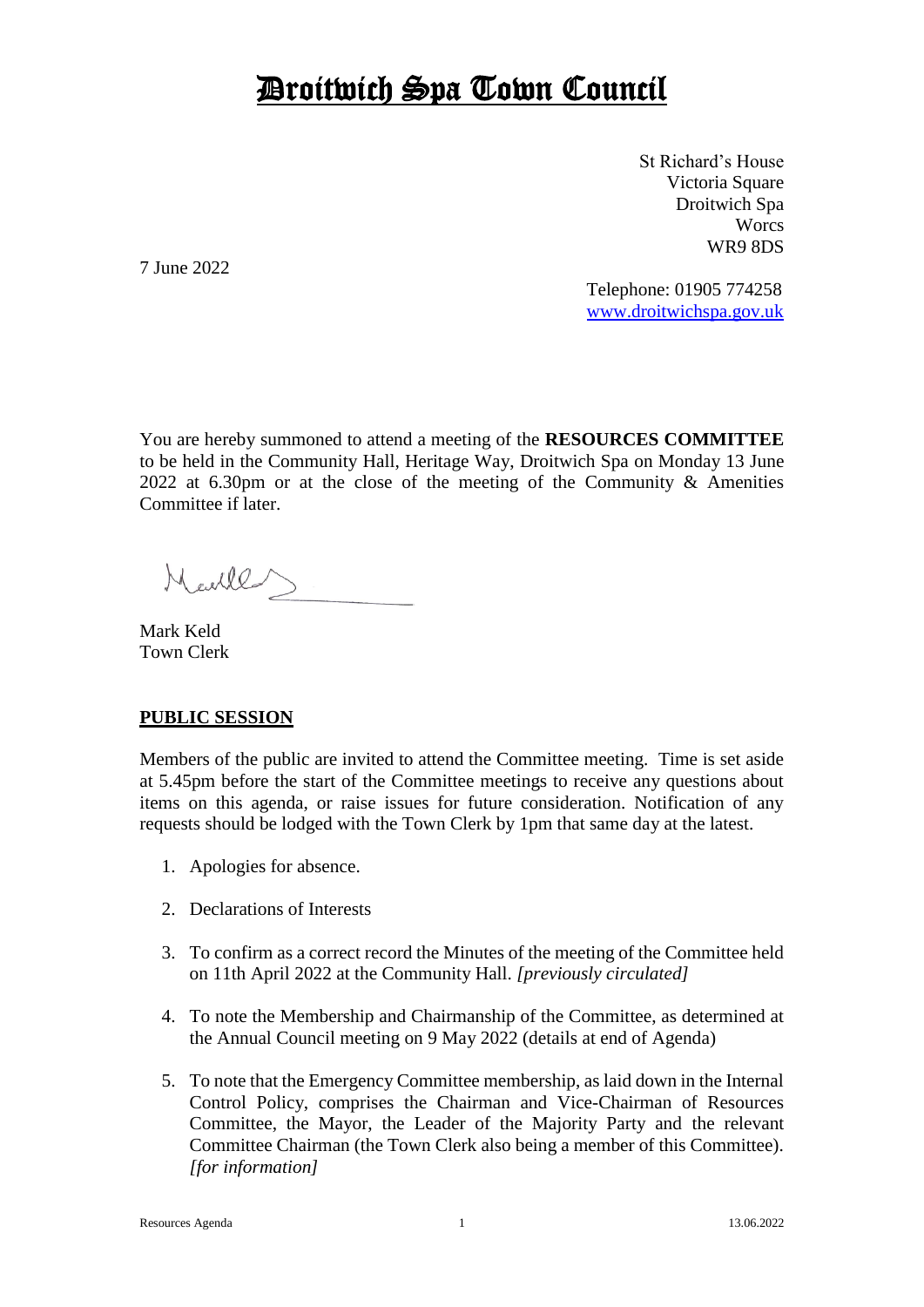- 6. To receive the Town Council accounts for the year ending 31 March 2022 and recommend their approval to Council *[copy attached]*.
- 7. To receive the statement of assurance on the Annual Return for the year ending 31 March 2022 and recommend its approval to Council *[copy attached]*
- 8. To receive the statement of accounts on the Annual Return for the Year ending 31 March 2022 and recommend its approval to Council *[copy attached]*
- 9. To receive and note the Bank Reconciliation statement for the year ending 31 March 2022 *[copy attached]*
- 10. To receive the Annual report dated 28th April 2022 of the Internal Auditor *[copy attached].* The Interim report dated 10 November 2021 has been presented previously.
- 11. Special Grants Annual Approval To approve payment of the Special Grants as per the budget estimates agreed by Council in January 2021, as follows.
- \* Citizens Advice Bureau £4000.00
- \* Droitwich Spa Council for Voluntary Services £3000.00
- \* St Mary de Witton (churchyard maintenance) £1300.00
- 12. British Gas /Centrica plc Commercial Boiler and Heating Care Plans.

To update that British gas notified on 7 April 2022 that all Business Care arrangements will cease with effect from 19 April *[see attached]*. This does impact on the care plans in place for the Community Hall & St Richards House. An instruction was raised to complete an annual service ahead of the final date and this was achieved in early April for both premises.

To consider a replacement care plan arrangement through a suitable alternative Service Provider. The Officers recommendation is to take forward an enquiry with the local provider engaged in autumn 2021 for the emergency replacement of the Boiler main feed pump for St Richards House. This work was completed very efficiently and economically, without any business disruption. Initial enquiries have confirmed that the same Company do offer a competitive business premises care plan arrangement, subject to verifying full details.

13. EON – Heritage Account communication.

To update the attached copy correspondence first notified and received from EON on 20<sup>th</sup> May 2022, together with the acknowledgement response issued. A further response has been requested and is currently awaited from EON. Manual meter reading were taken and submitted to EON again on 24<sup>th</sup> May 2022 and it was further noted that EON fitted Smart Meters for the premises in August 2021, from which time they have ceased taking any manual readings. A further update will be provided once a full response and explanation has been received from EON. Copy Quarterly statements have been obtained from EON at the end of May and determine the following,

(a) The best available fixed business plan (2 year) is currently applied rather than standard variable.